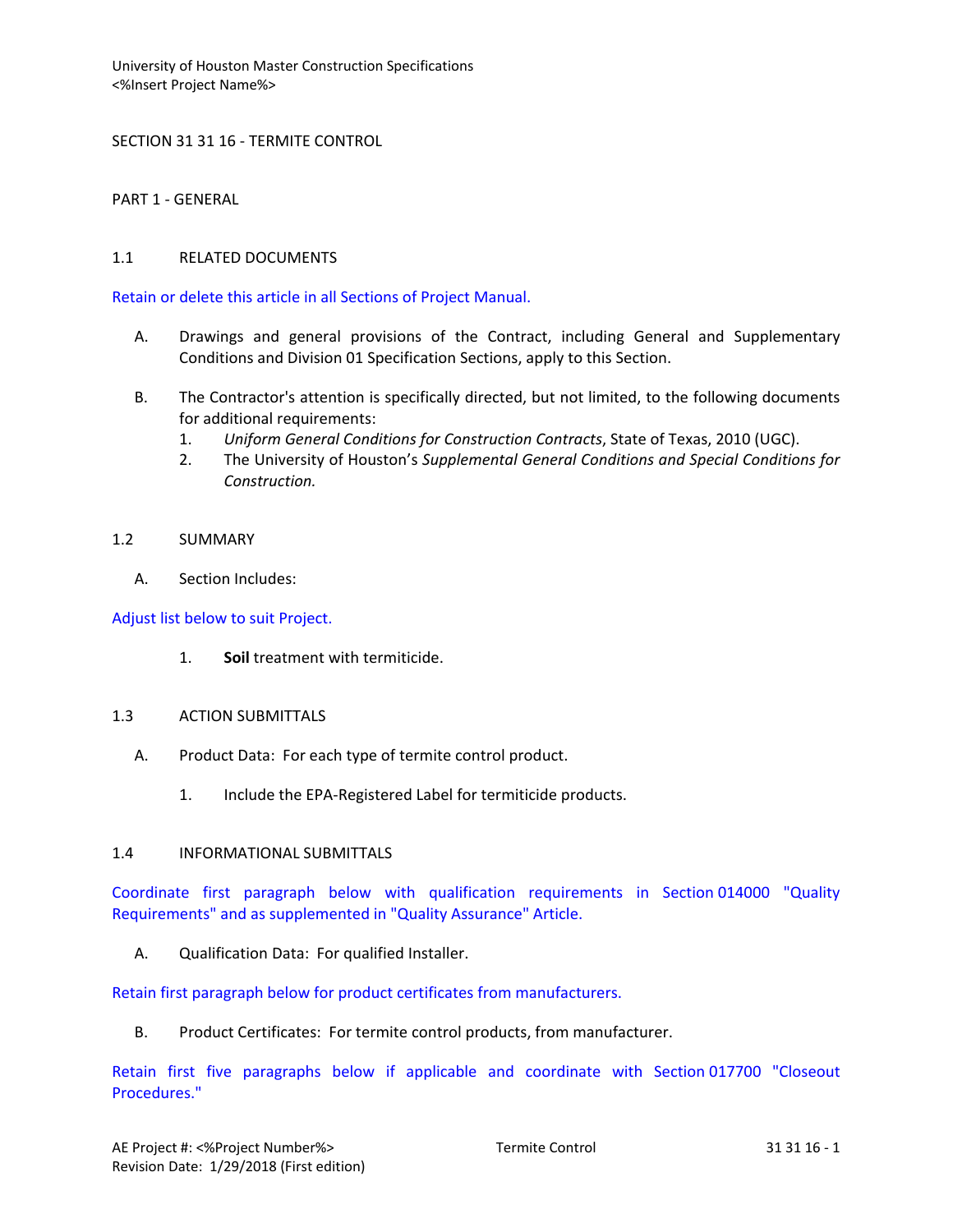- C. Soil Treatment Application Report: After application of termiticide is completed, submit report for Owner's records and include the following:
	- 1. Date and time of application.
	- 2. Moisture content of soil before application.
	- 3. Termiticide brand name and manufacturer.
	- 4. Quantity of undiluted termiticide used.
	- 5. Dilutions, methods, volumes used, and rates of application.
	- 6. Areas of application.
	- 7. Water source for application.
- D. Wood Treatment Application Report: After application of termiticide is completed, submit report for Owner's records and include the following:
	- 1. Date and time of application.
	- 2. Termiticide brand name and manufacturer.
	- 3. Quantity of undiluted termiticide used.
	- 4. Dilutions, methods, volumes used, and rates of application.
	- 5. Areas of application.
- E. Warranties: Sample of special warranties.

## 1.5 QUALITY ASSURANCE

Retain first option in first paragraph below for bait-station system and polymer barriers with termiticide. Retain second option for metal mesh barrier system.

- A. Installer Qualifications: A specialist who is licensed according to regulations of authorities having jurisdiction to apply termite control treatment and products in jurisdiction where Project is located [**, and who employs workers trained and approved by manufacturer to install manufacturer's products**].
- B. Regulatory Requirements: Formulate and apply termiticides and termiticide devices according to the EPA-Registered Label.
- C. Source Limitations: Obtain termite control products **from single manufacturer**:
	- 1. Dominion 2L Termiticide/Insecticide

Retain paragraph below if Work of this Section is extensive or complex enough to justify a preinstallation conference.

D. Preinstallation Conference: Conduct conference at [**Project site**] <**Insert location**>.

# 1.6 PROJECT CONDITIONS

Retain first two paragraphs below if soil treatment is required.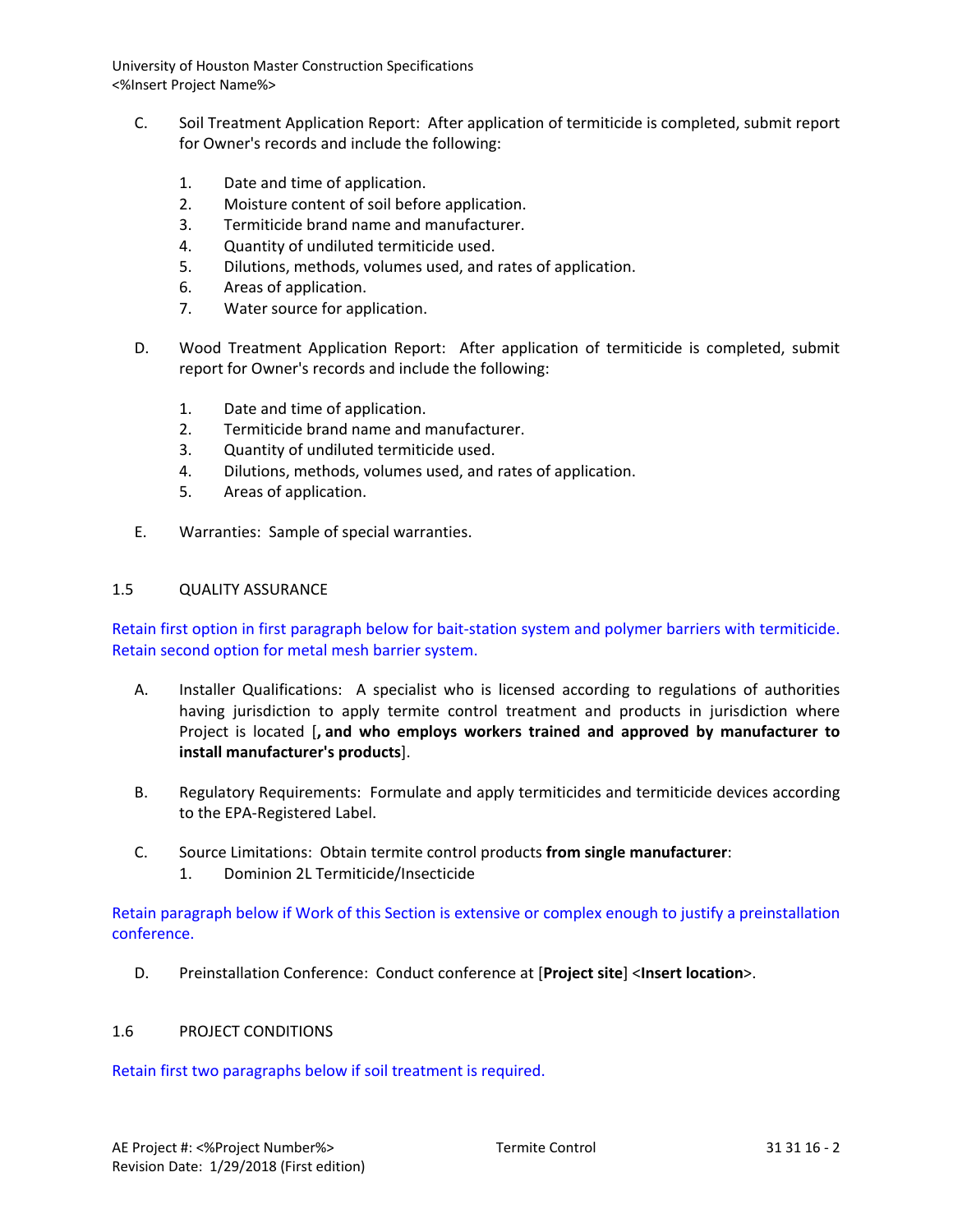- A. Environmental Limitations: To ensure penetration, do not treat soil that is water saturated or frozen. Do not treat soil while precipitation is occurring. Comply with requirements of the EPA-Registered Label and requirements of authorities having jurisdiction.
- B. Coordinate soil treatment application with excavating, filling, grading, and concreting operations. Treat soil under footings, grade beams, and ground-supported slabs before construction.

## Retain first paragraph below if wood treatment is required.

C. Apply wood treatment after framing, sheathing, and exterior weather protection is completed but before electrical and mechanical systems are installed.

## 1.7 WARRANTY

When warranties are required, verify with Owner's counsel that special warranties stated in this article are not less than remedies available to Owner under prevailing local laws.

Warranty in first paragraph below is for protection of construction from infestation and not specifically for methods used. Insert bait-station system and warranty terms if applicable. If required, contact HUD for its current "Subterranean Termite Soil Treatment Builder's Guarantee."

A. Soil Treatment Special Warranty: Manufacturer's standard form, signed by Applicator and Contractor, certifying that termite control work, consisting of applied soil termiticide treatment, will prevent infestation of subterranean termites. If subterranean termite activity or damage is discovered during warranty period, re-treat soil and repair or replace damage caused by termite infestation.

Verify available warranties and warranty periods with manufacturers listed in Part 2 articles.

1. Warranty Period: [**Three**] [**Five**] <**Insert number**> years from date of Substantial Completion.

### 1.8 MAINTENANCE SERVICE

Retain or delete this article to suit products and the needs of Owner. Coordinate with warranty requirements if any. Example below is for soil treatment.

A. Continuing Service: Beginning at Substantial Completion, provide [**12 months'**] <**Insert number**> continuing service including monitoring, inspection, and re-treatment for occurrences of termite activity. Provide a standard continuing service agreement. State services, obligations, conditions, terms for agreement period, and terms for future renewal options.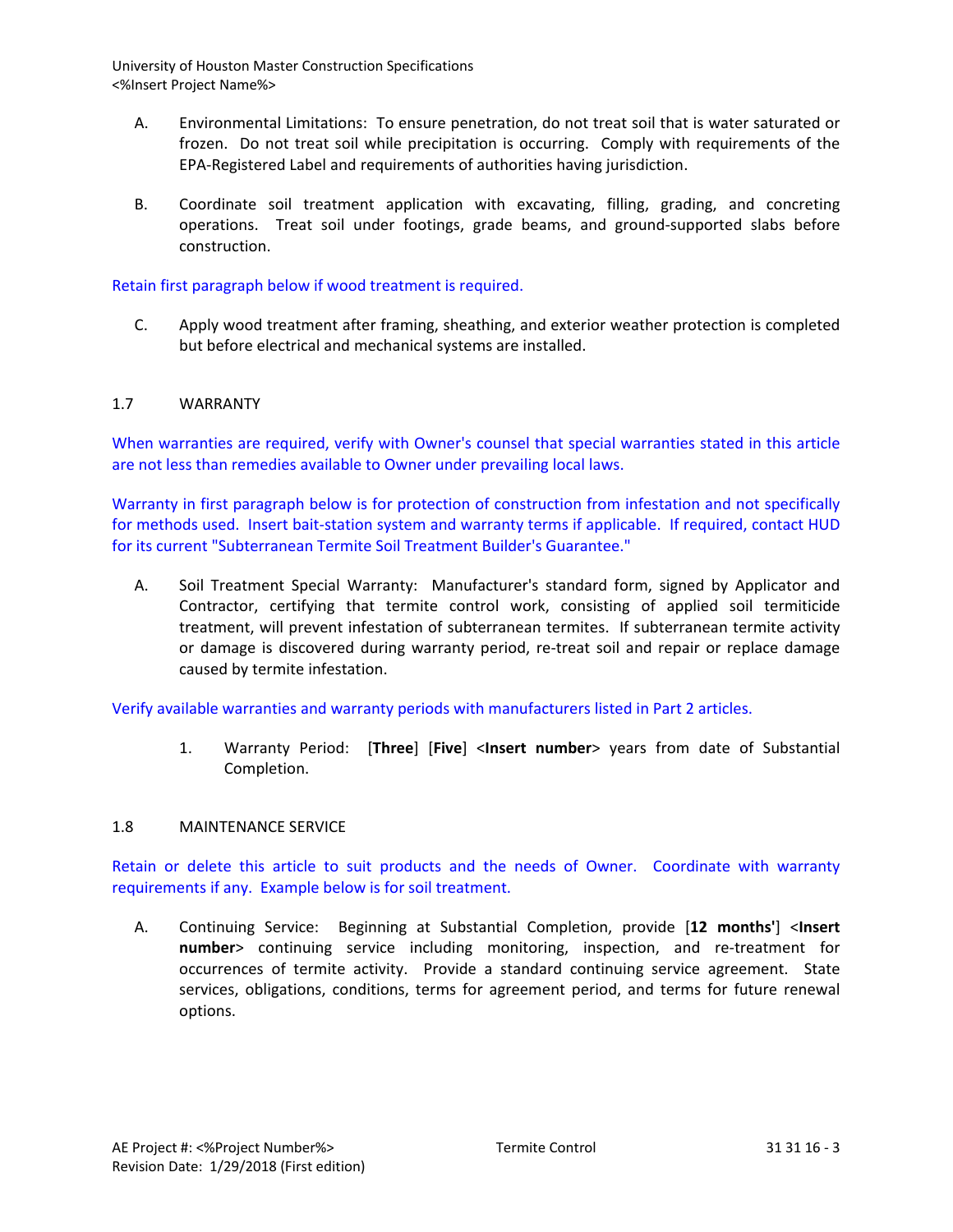### PART 2 - PRODUCTS

## 2.1 SOIL TREATMENT

Retain this article unless another method of preconstruction treatment is permitted by authorities having jurisdiction.

- A. Termiticide: Provide an EPA-Registered termiticide, complying with requirements of authorities having jurisdiction, in an aqueous solution formulated to prevent termite infestation. Provide quantity required for application at the label volume and rate for the maximum termiticide concentration allowed for each specific use, according to product's EPA-Registered Label.
	- 1. [Products:](http://www.specagent.com/LookUp/?ulid=5152&mf=04&src=wd) Subject to compliance with requirements, provide Dominion 2L Termiticide/Insecticide or approved equal.

## PART 3 - EXECUTION

### 3.1 EXAMINATION

- A. Examine substrates, areas, and conditions, with Applicator present, for compliance with requirements for[ **moisture content of soil per termiticide label requirements,**] interfaces with earthwork, slab and foundation work, landscaping, utility installation, and other conditions affecting performance of termite control.
- B. Proceed with application only after unsatisfactory conditions have been corrected.

# 3.2 PREPARATION

- A. General: Comply with the most stringent requirements of authorities having jurisdiction and with manufacturer's written instructions for preparation before beginning application of termite control treatment. Remove all extraneous sources of wood cellulose and other edible materials such as wood debris, tree stumps and roots, stakes, formwork, and construction waste wood from soil within and around foundations.
- B. Soil Treatment Preparation: Remove foreign matter and impermeable soil materials that could decrease treatment effectiveness on areas to be treated. Loosen, rake, and level soil to be treated except previously compacted areas under slabs and footings. Termiticides may be applied before placing compacted fill under slabs if recommended in writing by termiticide manufacturer.
	- 1. Fit filling hose connected to water source at the site with a backflow preventer, complying with requirements of authorities having jurisdiction.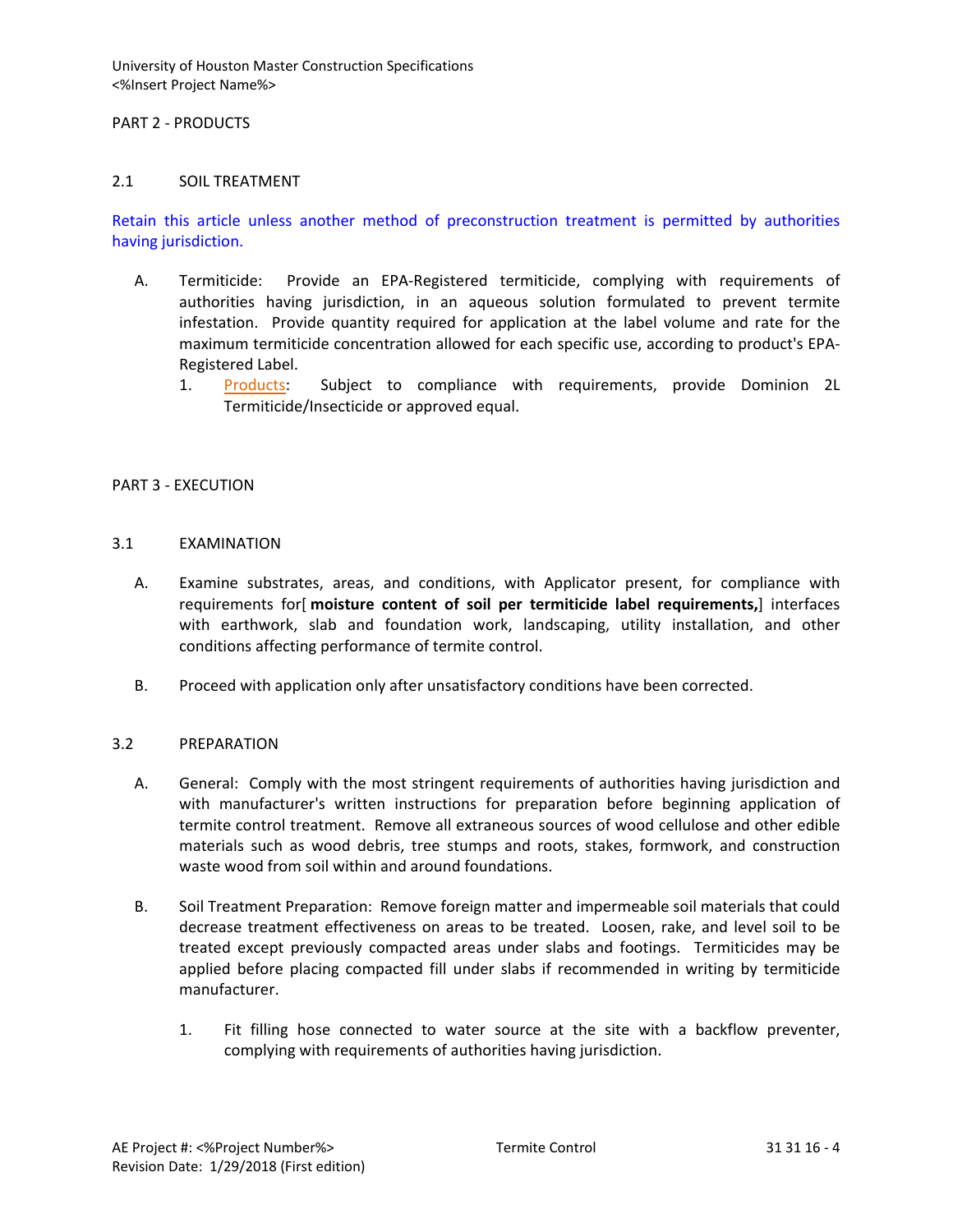## 3.3 APPLICATION, GENERAL

A. General: Comply with the most stringent requirements of authorities having jurisdiction and with manufacturer's EPA-Registered Label for products.

## 3.4 APPLYING SOIL TREATMENT

Retain this article for soil treatment and revise to suit Project; delete if not applicable. Products must be applied according to manufacturer's EPA-Registered Label for maximum performance.

A. Application: Mix soil treatment termiticide solution to a uniform consistency. Provide quantity required for application at the label volume and rate for the maximum specified concentration of termiticide, according to manufacturer's EPA-Registered Label, to the following so that a continuous horizontal and vertical termiticidal barrier or treated zone is established around and under building construction. Distribute treatment evenly.

### Revise five subparagraphs below to suit Project.

- 1. Slabs-on-Grade and Basement Slabs: Under ground-supported slab construction, including footings, building slabs, and attached slabs as an overall treatment. Treat soil materials before concrete footings and slabs are placed.
- 2. Foundations: Adjacent soil, including soil along the entire inside perimeter of foundation walls; along both sides of interior partition walls; around plumbing pipes and electric conduit penetrating the slab; around interior column footers, piers, and chimney bases; and along the entire outside perimeter, from grade to bottom of footing. Avoid soil washout around footings.
- 3. Crawlspaces: Soil under and adjacent to foundations as previously indicated. Treat adjacent areas including around entrance platform, porches, and equipment bases. Apply overall treatment only where attached concrete platform and porches are on fill or ground.

Examples of masonry voids are the insides of hollow masonry units and behind masonry veneer.

- 4. Masonry: Treat voids.
- 5. Penetrations: At expansion joints, control joints, and areas where slabs will be penetrated.

Insert requirements here for crawlspaces used as plenum spaces only after seeing Evaluations for cautionary information.

- B. Avoid disturbance of treated soil after application. Keep off treated areas until completely dry.
- C. Protect termiticide solution, dispersed in treated soils and fills, from being diluted until ground-supported slabs are installed. Use waterproof barrier according to EPA-Registered Label instructions.
- D. Post warning signs in areas of application.